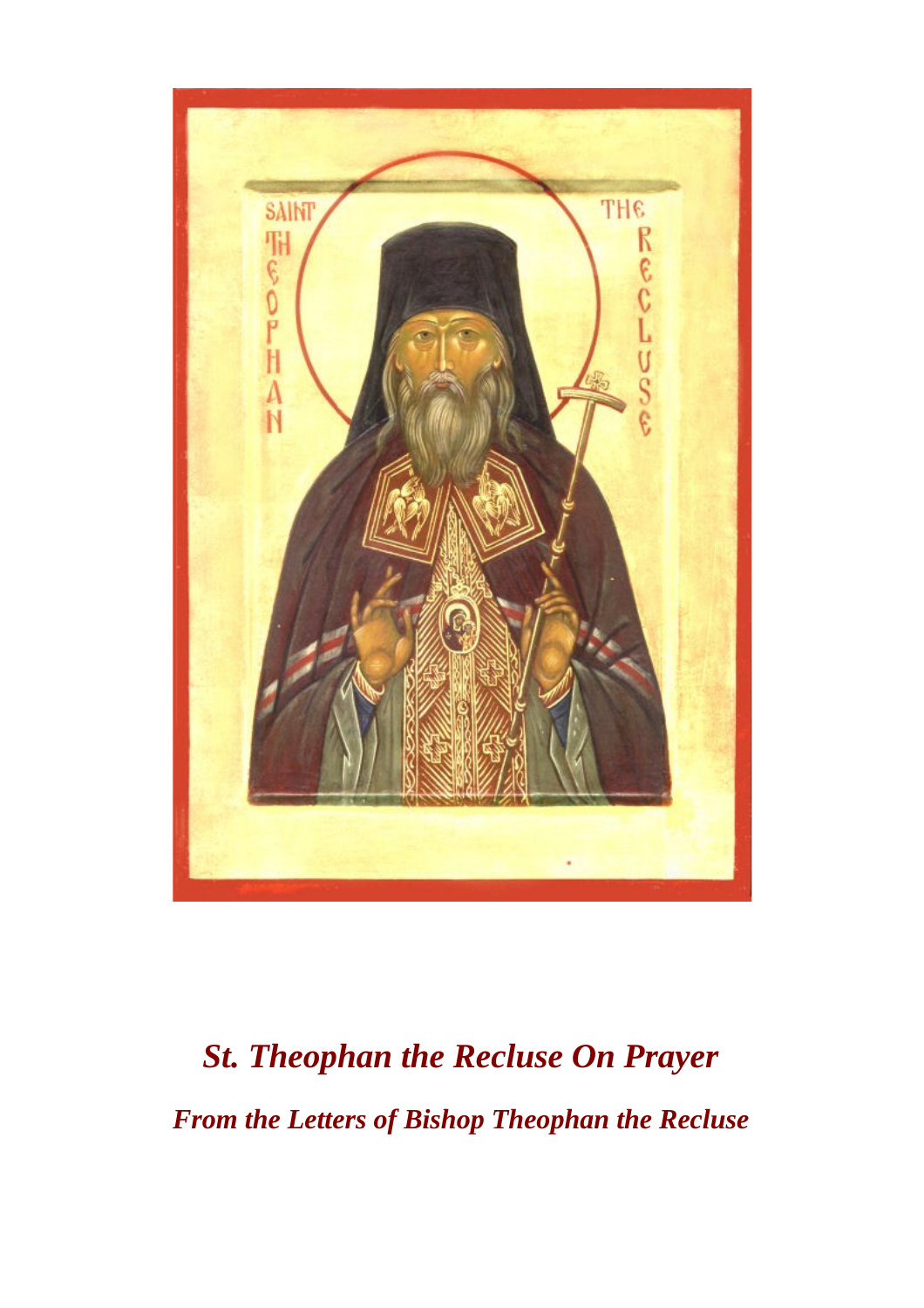

# *St. Theophan the Recluse On Prayer*

## *From the Letters of Bishop Theophan the Recluse*

### **The Art and Science of Prayer (from Letter 15)**

You write that you prayed fervently and at once you were calmed, receiving an inner assurance that you would be released from oppression; and then, indeed, it was so....

Recall how you prayed and always strive to pray this way, so that prayer comes from the heart and is not just thought by the mind and chattered by the tongue.

I won't conceal the fact that, though once you prayed from the heart, it is hardly possible to pray that way constantly. Such prayer is given by God or is inspired by your Guardian Angel. It comes and goes. It does not follow, though, that we should give up the labor of prayer. Prayer of the heart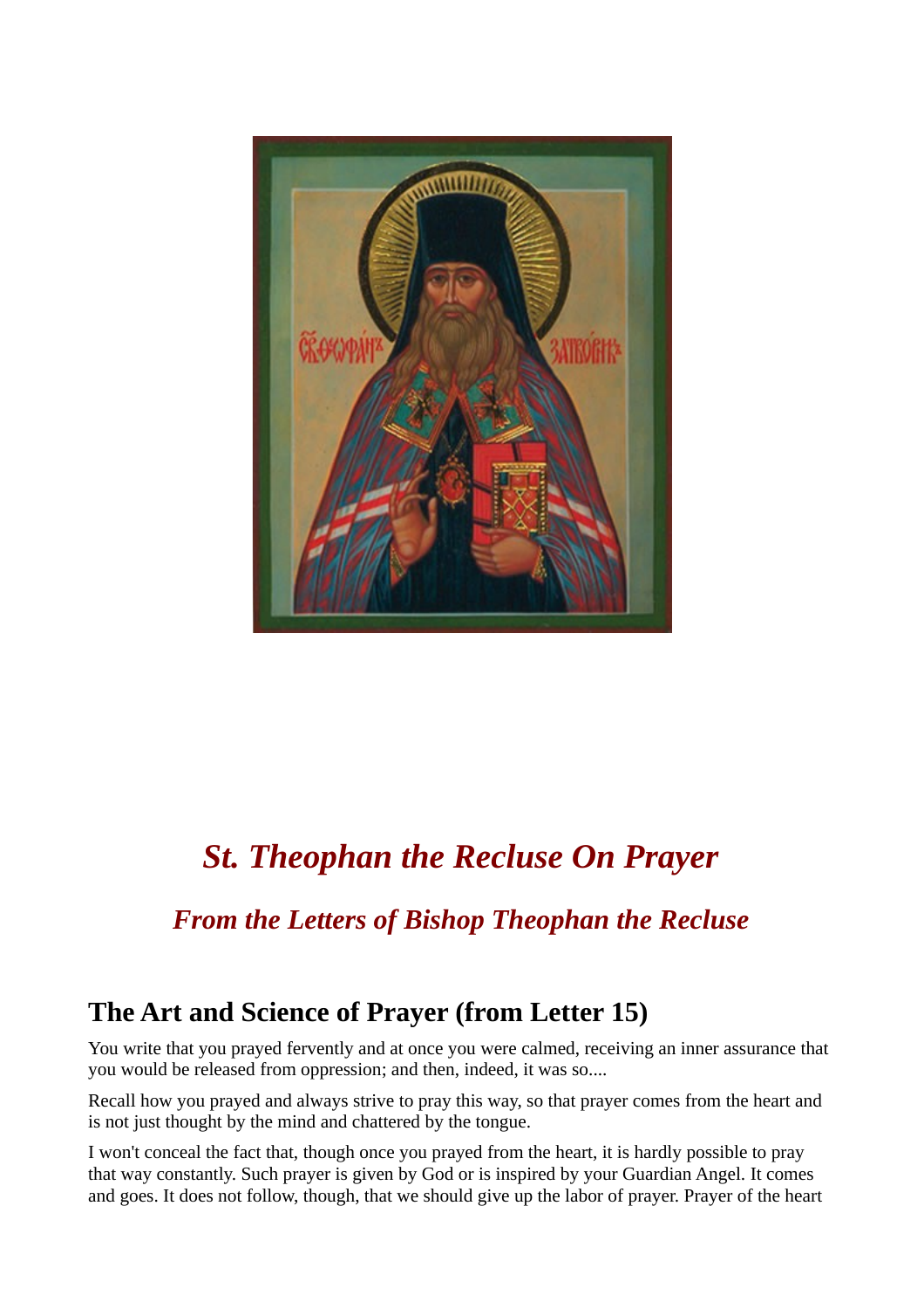comes when one makes an effort; to those who do not strive, it will not come. We see that the Holy Fathers made extraordinary efforts in prayer, and by their struggles they kindled the warm spirit of prayer. How they came to this prayerful state is illustrated in the writings they have left us. Everything they say about striving in prayer makes up the science of prayer, which is the science of sciences. The time will come when we will study this art [see the classic work *The Art of Prayer* (Faber & Faber)—webmaster]. But now, since it came up in our correspondence, I touch on it only in passing. Let me add: There is nothing more important than prayer; therefore, our greatest attention and most diligent attention must attend it*. Grant us, O Lord, zeal for such an effort!*

#### **Wandering Thoughts during Prayer (from Letter 31)**

Thoughts wander when one is reading spiritual works and during prayer. What should one do? No one is free from this. There is no sin in it, only vexation. Having wandering thoughts becomes a sin when one willingly allows flightiness of mind. But if thoughts scatter involuntarily, what fault can there be? There is fault, though, when one notices thoughts wandering and, taking no action, one wanders along with them. When we catch our thoughts wandering off, we must bring them back to their proper place at once.

To be free from the tendency to have wandering thoughts during prayer, one must concentrate and pray with warmth. Before prayer, one should prepare for such an effort by making prostrations and by a moment of reflection.

Accustom yourself to pray your own prayers. For instance: it is the essence of evening prayer to thank God for the day and everything that happened, both pleasant and unpleasant; to ask forgiveness for all wrongs committed, promising to improve during the next day; and to pray that God preserve you during sleep. Express all this to God from your mind and from your whole heart.

The essence of morning prayer is to thank God for sleep, rest and regained strength and to pray that He will help us do everything to His glory. Express this to Him with your mind and with your whole heart. Along with such prayers in the morning and evening, present your greatest needs to the Lord, especially spiritual needs. Besides spiritual needs, present your worldly cares, saying to Him as would a child: "See, O Lord, my sickness and weakness! Help and heal!" All this and the like can be spoken before God in your own words, without the use of a prayer book. Try this and, if it works, you may leave the prayer book altogether; but if not, you must pray with the prayer book, otherwise you might end up with no prayer at all.

#### **Spiritual Coldness (from Letter 40)**

You have correctly determined that the enemy of our fundamental striving for prayer, and, therefore, our chief enemy, is a [spiritual] cooling. Oh, what a bitter and wretched state it is! But realize that not all decrease in the heat of fervor is pernicious chill. Some comes from weakness, other from disease of the body. Neither is bad; both will pass.

Disastrous cooling down is caused by falling away from God's will, through our own willful passion for anything ungodly. Willful passion runs counter to our conscience, which tries to enlighten and to keep us from ungodly desires. Willful passion kills the spirit and cuts off spiritual life. This you must fear most of all—as fire, as death itself. Willful passion is caused by a loss of the fear of God and by inattention to oneself. These, then, you must watch for in order to avoid such a terrible evil. As for those times when a cooling down comes involuntarily, due to sickness or weakness of body, one law applies: Endure, without changing your appointed rule, even if it is completely without savor. For those who endure patiently, cold feelings pass, and the usual warm and heartfelt fervor quickly returns.

Please, hold it in your mind and make it a rule, never to let cooling arbitrarily steal away your fervor. In case of unavoidable cooling, make it another rule to drag and to keep dragging through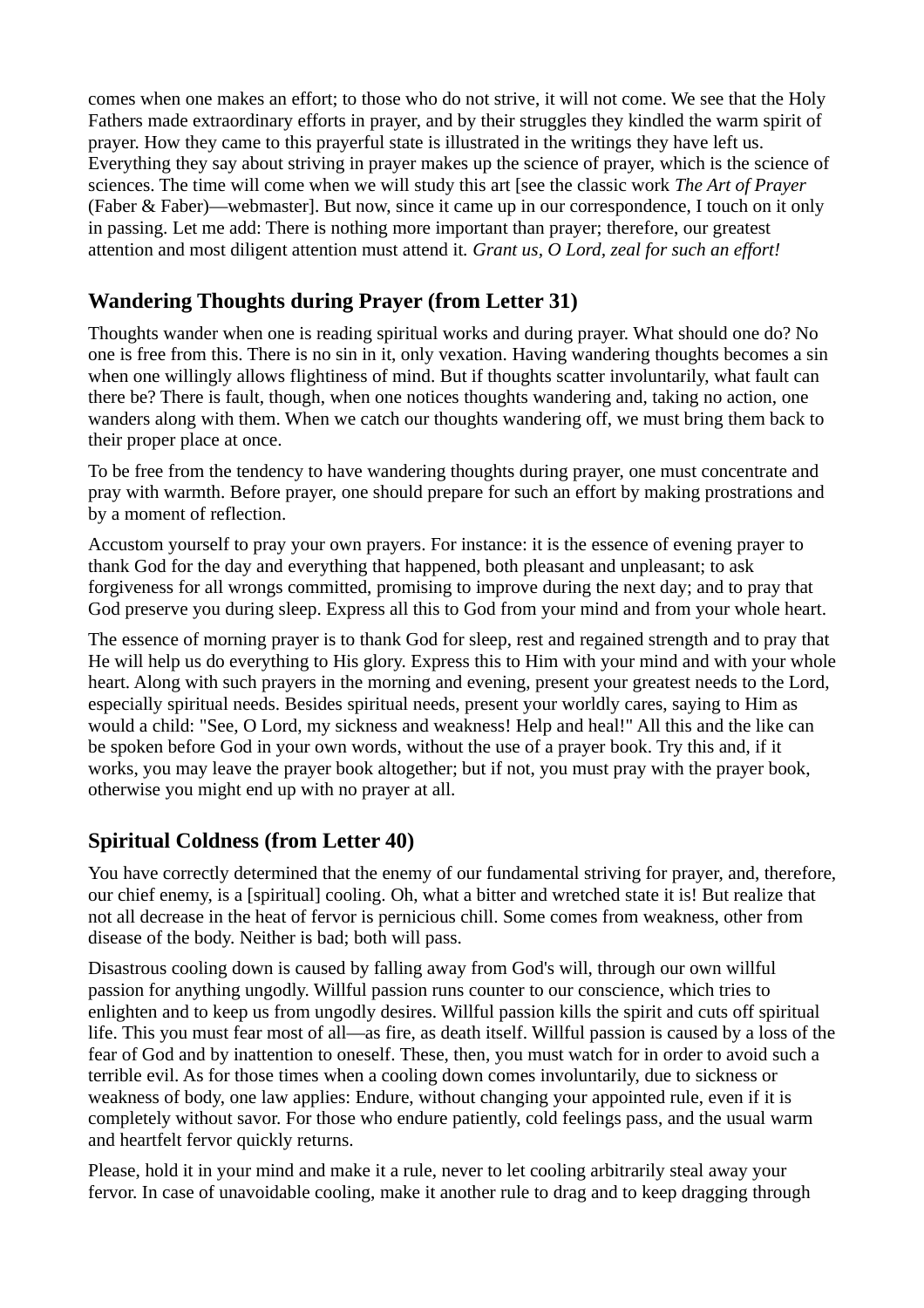your established prayer rule, with the assurance that this dry performance of deeds will soon bring back life and warmth to your prayer.

#### **Brief Prayers (from Letter 42)**

Zealous Christians have a certain technique that they apply to secure the continual remembrance of God more firmly. It is the constant repetition of a short prayer, ordinarily either, "Lord, have mercy," or "Lord Jesus Christ, have mercy on me, a sinner." If you haven't heard this, then listen now. If you have never done this, begin now.

#### **Time Will Bring a Constant Remembrance of God (from Letter 43)**

Be encouraged! Take up prayer more readily and continue without interruptions—and you will soon achieve your desired goal. Soon a reverent attention to the One God will be established, and with it, inner peace. I say soon, not now, or in a day or two. Months may be required, sometimes, even years. Ask the Lord and He will help.

#### **Prayer Rule (from Letter 47)**

You ask about the prayer rule. Yes, because of our weakness, it is proper to have a prayer rule. For one thing, it controls excessive zeal. The great men of prayer had a prayer rule and kept to it. Every time, they began prayer with the established prayers, and then, if self-initiated prayer came, they turned to it from reciting prayers. If *they* needed a prayer rule, then we need one even more! Without formal prayers, we would not know how to pray correctly at all. Without them, we would be completely without prayer.

Nevertheless, we should not collect too many prayers. A few prayers, correctly read, are better than many prayers raced through. And, of course, it is hard to keep from rushing when, in our eagerness to pray, we have gathered more prayers than we can handle.

For you, it is quite adequate to complete the morning and evening prayers as they are found in the prayer book. Always strive to complete them with as much attention and feeling as possible. To do this successfully, make an effort in your spare time to read them with extra care, attention and feeling, so that when you are at prayer, you will be familiar with the holy thoughts and feelings contained in them. Praying does not mean repeating a certain number of words of prayer; praying is reproducing the contents of the prayers within ourselves, so that they flow as if from our own mind and heart.

Having contemplated their meaning and reacted deeply, make an effort to learn the prayers by heart, so when it is time for prayer, you will not have to fumble with books and lighting. If you learn prayers by heart, you will not be distracted by what your eyes see, and you will be able to hold your mind's attention more steadily upon God.

You will see for yourself how beneficial this is. Learning prayers by heart ensures that at all times and in every circumstance the prayers are with you, and this means a great deal.

Having so prepared yourself to stand at prayer, strive to keep your mind from drifting away and strive to keep your feelings from turning cold and indifferent. Always strain to pay attention and to nurture warmth. After reading each prayer, do as many prostrations as you feel necessary, or say the usual short prayer (that is, the Jesus Prayer). Your prayers, no doubt, will take longer this way, but they will grow in strength.

Particularly at the end of your prayer rule, spend additional time saying your own prayers. Ask for forgiveness for involuntary inattention during prayer and surrender yourself to God's care for the whole day.

We must continue to hold our attention on God during the day. To support our attention, I have said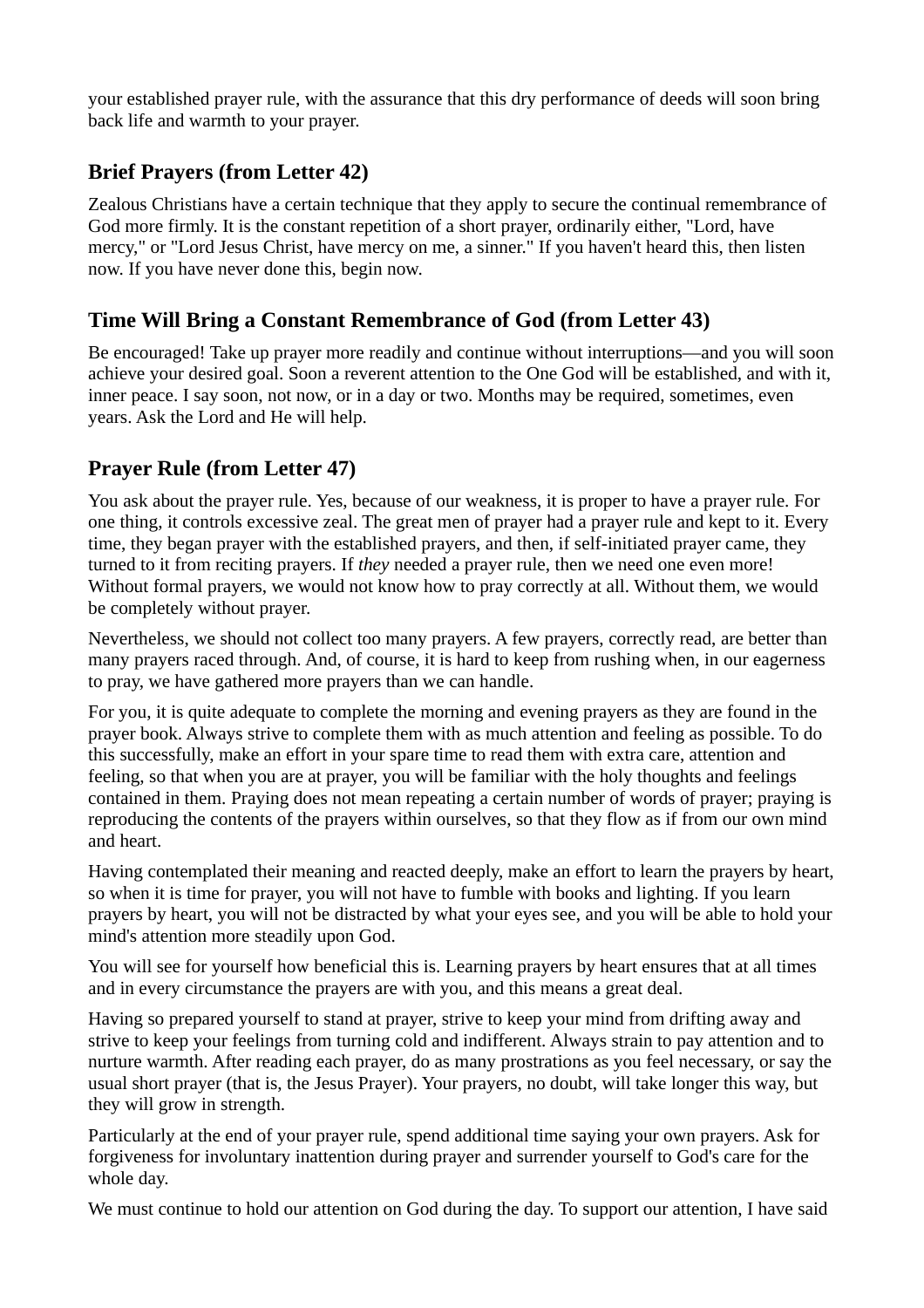more than once: Remember God through a briefly worded prayer.

At times, it is very fruitful to substitute a few psalms for the short prayer psalms you have reflected upon thoroughly and memorized. You can do this during free moments and throughout the day's activities. Repeating memorized psalms is an ancient Christian custom that was developed and brought into the monastic rule in the fourth century by Saints Pachomius and Anthony [the Great].

After spending the entire day in such a prayerful attitude, take even more time in the evening to concentrate at prayer and increase your prostrations. Intensify your supplications to God and, having again dedicated to God's care, bed down with a brief prayer on your lips and fall asleep with it, or with the repetition of a psalm.

Which psalms to learn? Memorize those that drop into your heart when you read them. Different people are moved by different psalms. Begin with Psalm 50, then Psalms 102 and 145, the antiphons for the Liturgy; also, the psalms from the Preparation for Communion (Psalms 22, 2:3, 115); as well as Psalm 69, Psalm 4 (the first psalm of [Great] Compline [during the first week of Great Lent]), the psalms for the Hours, and the like. Read the Psalter and choose.

Having memorized all this, you will be totally armed for prayer. When a disturbing thought comes to mind, rush to the Lord with a brief prayer or some psalm, especially, "O God, be attentive unto helping me" (Psalm 69), and the disturbing cloud will immediately vanish.

That summarizes prayer rules.

But I repeat: Remember, all of this is a guide. The heart of the matter is: *Stand with reverence before God, with the mind in the heart, and strive toward Him with longing.*

#### **A Prayer Rule of Brief Prayers (same Letter)**

It occurs to me to add this: You may substitute prostrations, the brief prayer and your own words of prayer for your whole prayer rule.

Stand and begin to do prostrations by saying, "Lord, have mercy," or some other prayer expressing your needs, or by glorifying God or thanking Him. To avoid laziness, you must repeat a definite number of prayers, or set a specific length of time for prayer, or both.

Such a prayer rule is imperative because we have a certain, strange quirk about us. When we are busy in the world, hours pass as minutes. But when we stand at prayer, a minute does not go by, and it seems as though we have prayed for hours. Time distortion brings no harm when we complete a full, established prayer rule from our prayer book. But when we pray with only prostrations and the brief prayer, such distortion can be a great temptation and can cause us to stop prayer, having only begun, leaving us with the delusion that our prayer was completed as prescribed. To avoid falling into this kind of deception, the good men of prayer invented the prayer rope. The prayer rope is used by those who plan to pray independently of the prayer book. It is used by saying, "Lord Jesus Christ, have mercy on me a sinner, ' and pulling one knot through your fingers.

Say it again and move another knot, and so on with each prayer. You may make a prostration, from the waist or to the ground as you desire, at each prayer. Or for small knots, you may do a bow from the waist; large knots, prostrations. The whole rule consists of a fixed number of prayers and prostrations, interspersed with prayers in your own words.

Speeding up the repetition of prayers and prostrations is another danger. After you determine a set number of prayers, it is a good idea to guard yourself from haste by setting a definite length of time in which to complete the prayer rule. If you find you have rushed the prayers, fill the time with more prayers and prostrations.

The number of prayers to substitute for a fixed service of liturgical prayer is listed at the end of the Horologion in two tables, one for the zealous, and another one for the slothful or those who are busy. The *Startsi* [Elders] who still live among us in hermitages and special cells, at Valaam and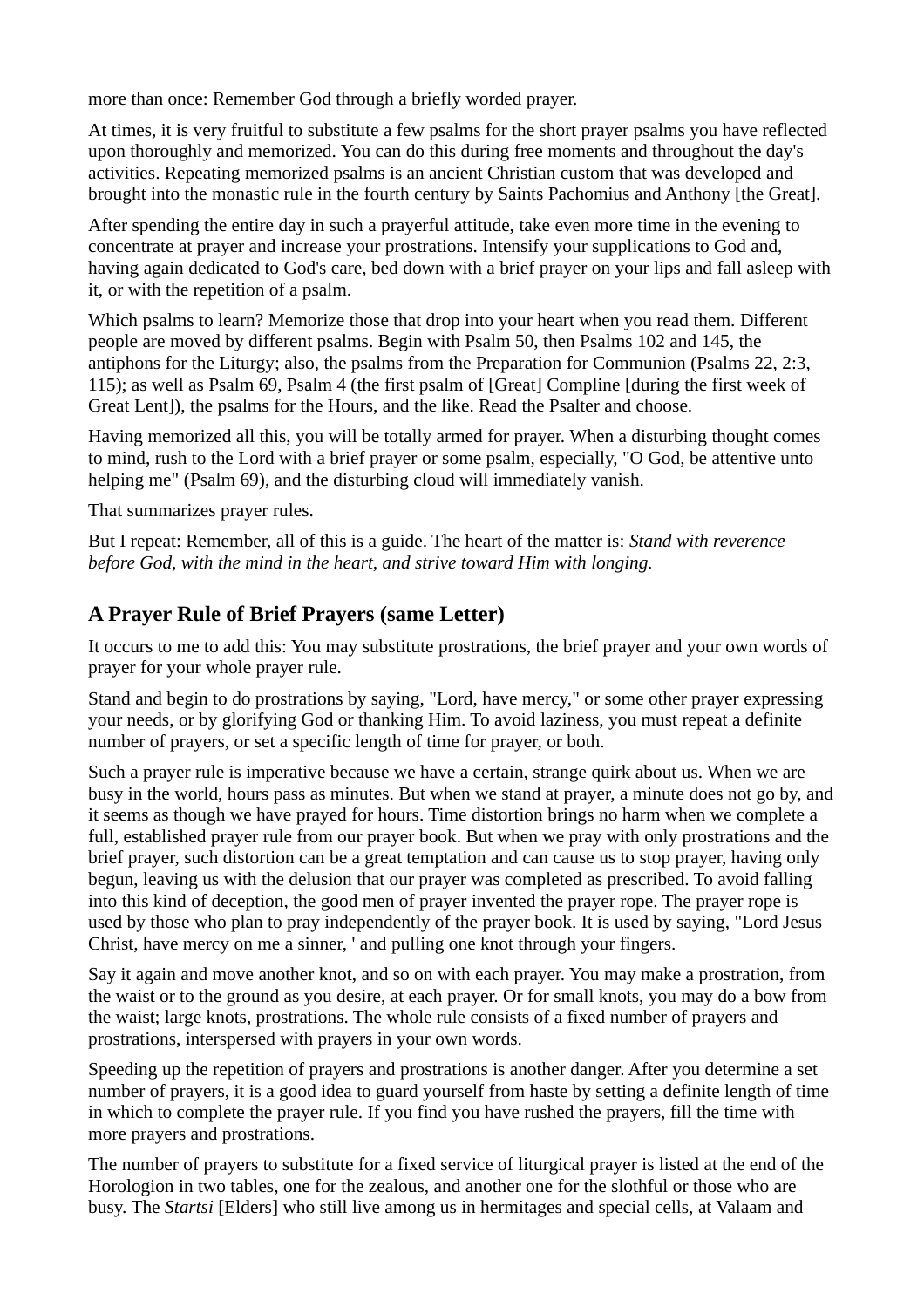Solovki for instance, do all their services on the prayer rope. This is how you go about it: See how long it takes you to read through your morning and evening prayers; then count out on the prayer rope how many prayers you can do in that length of time, and as many times as you can complete the prayer rope, that should be your rule, following this method. Work out your prayer rope rule outside of your regular prayer time, but with the same attention you would give to regular prayer. You should then proceed with your actual prayer rule at its appointed time, standing and with prostrations.

Reading this, don't think that I am pushing you toward monasticism. I myself first learned of prayer with the prayer rope, not from a monk, but from a layman, for many lay people pray this way. And you too will profit by this. When prayers from the prayer book become tedious and uninspiring, you may use the prayer rope for a day or two, then return to your memorized prayers.

Again I repeat: The essence of prayer lies in lifting the mind and heart to God. Prayer rules are only aids to this end. We weak ones cannot do without them.

#### **Hard Work is Essential (from Letter 48)**

You write that you are having trouble controlling your thoughts; they scatter easily, and praying does not proceed as you wish; and that, in the midst of the day, in the midst of toil and association with others, there is little remembrance of God.

Instantaneous prayer life is impossible. You must make a strong effort to control your thoughts, at least to some degree. Prayer does not come about as you expect—by just wishing for it, and, suddenly, there it is. This does not happen.

#### **Forcing Oneself to Pray (same Letter)**

You have the book of discourses by St. Macarius of Egypt. Kindly read the 19th discourse, concerning a Christian's duty to force himself to do good. There it is written, "One must force oneself to pray, even if one has no spiritual prayer." And, "In such a case, God, seeing that a man earnestly is striving, pushing himself against the will of his heart (that is, his thoughts), He grants him true prayer." By true prayer, St. Macarius means the undistracted, collected, deep prayer that occurs when the mind stands unswervingly before God. As the mind begins to stand firmly before God, it discovers such sweetness, that it wishes to remain in true prayer forever, desiring nothing more.

I have stated more than once exactly what efforts must be made: Do not allow your thoughts to wander at will. When they do involuntarily escape, immediately turn them back, rebuking yourself, lamenting and grieving over this disorder. As St. John of the Ladder says, "We must lock our mind into the words of prayer by force. "

When you have learned the prayers by heart, as I suggested in my earlier letter, perhaps then you will progress more smoothly.

The most helpful idea is to attend church frequently. There, prayers come more readily because all is directed to that end, but this is not very practicable for you. So, labor at home to accustom yourself to pray attentively and try to remain in God's presence the rest of the time, as much as possible.

When memorizing the prayers, do not forget to dig into the meaning and to experience the feeling in each word. Then when you say the prayer, the words themselves will hold your attention and warm you into a prayerful attitude.

#### **Preparation for Prayer (from Letter 48)**

Do this also. Prepare yourself to stand properly before God—don't just jump into prayer after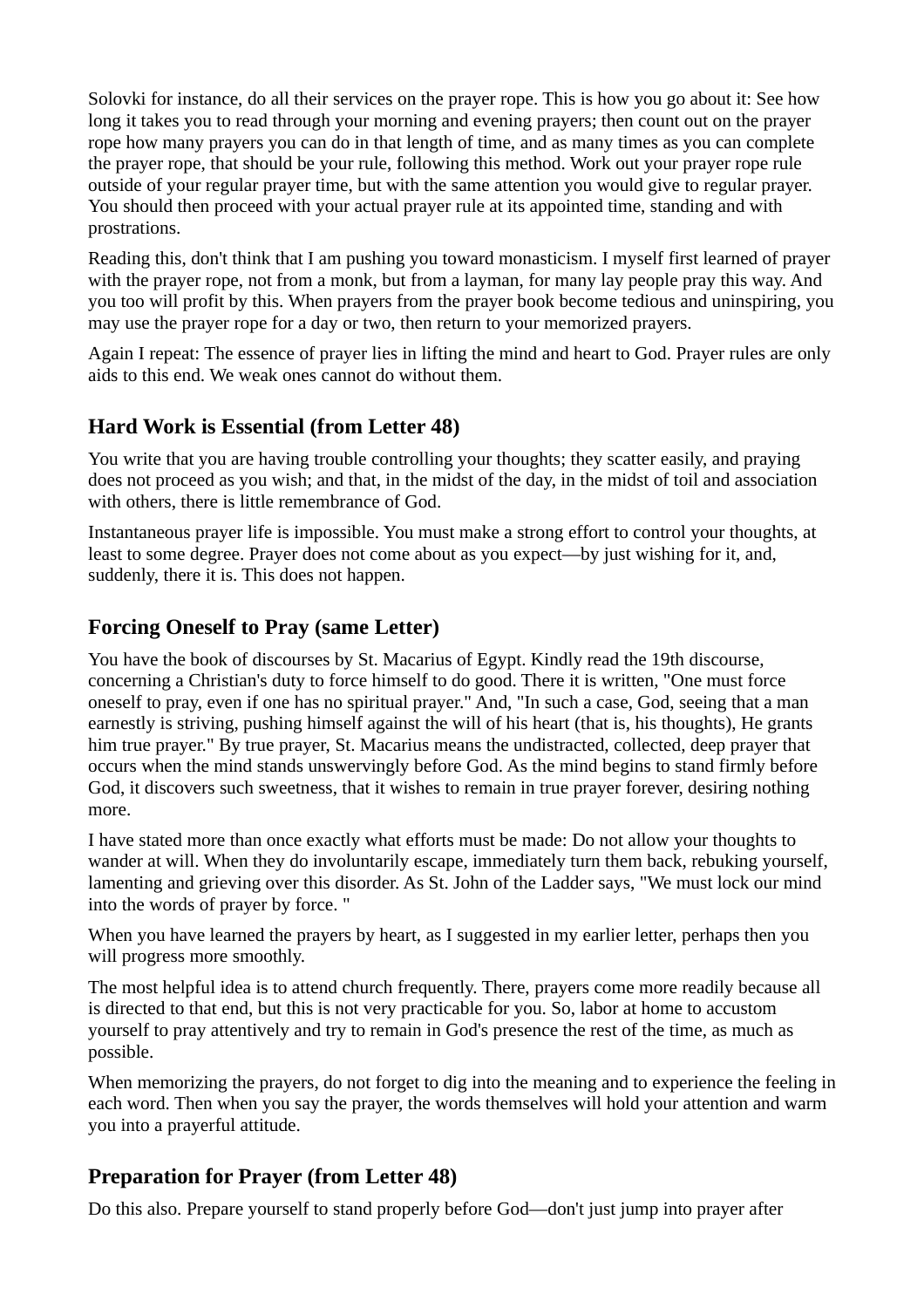gossiping and gadding about or doing house chores. Schedule the time and rouse the urge to pray precisely at that hour. Another opportunity may not come.

Don't forget to re-establish your sense of spiritual need. Bring your need for God to the front of your mind, then begin to draw your mind into your heart by organizing your thoughts into prayer and calling forth your desire to find their fulfillment in God.

When the heart is conscious and feels the need for prayer, then the attentive heart itself will not let your thoughts slide to other matters. It will force you to cry out to the Lord in your prayers. Most of all, be aware of your own helplessness: were it not for God, you would be lost. If someone who is doomed to disaster were to stand before the one person who, with a glance, could save him, would he look here and there for his salvation? No, he would fall down before him and beg mercy. So it will be when you approach Him in prayer with an awareness of all-encompassing peril and the knowledge that no one can save you but God.

All of us have this little sin hanging about us. Though we make painstaking preparations for every other task (no matter how trivial), we do not prepare for prayer. We take up prayer with flighty thoughts, willy-nilly, and rush to get it over with, as if it were an incidental, though unavoidable, bother—and not the center of our life, as it should be.

Without preparation, how can there be a gathering of thought and feeling in prayer? Without preparation, prayer proceeds shakily instead of firmly.

No, you must determine to deny yourself this little sin and under no circumstance allow yourself to come to prayer with your heart and mind unprepared, your thoughts and feelings scattered in a dozen directions. Such a careless attitude toward prayer is a crime, a *serious* one—a capital one. Consider prayer the central labor of your life and hold it in the center of your heart. Address it in its rightful role, not as a secondary function!

*Toil!* God will be your helper. Take care to fulfill your prayer rule. If you begin to fulfill it, soon, very soon, you will see the fruits of your labor. Strive to experience the sweetness of pure prayer. Once experienced, pure prayer will draw you on and enliven your spiritual life, beckoning you to more attentive, more difficult, and ever-deepening prayer.

#### **Worldly Cares (from Letter 49)**

There is a widely-accepted misconception among us that when one becomes involved in work at home or in business, immediately one steps out of the godly realm and away from God-pleasing activities. From this idea, it follows that once the desire to strive toward God germinates, and talk turns toward the spiritual life, then the idea inevitably surfaces: one must run from society, from the home—to the wilderness, to the forest.

Both premises are erroneous!

Homes and communities depend on concerns of daily life and society. These concerns are Godappointed obligations; fulfilling them is not a step toward the ungodly, but is a walking in the way of the Lord.

All who cleave to these erroneous premises fall into the bad habit of thinking that once they accept worldly obligations, they no longer need strive towards God.

I see that these misconceptions have trapped you also. Cast them aside and grasp the concept that everything you do, in and outside your home, concerning social life, as a daughter, as a sister, as a Muscovite—is godly and God-pleasing. There is an appointed commandment for everything in our lives. How can the fulfillment of commandments be displeasing to God? Your misconceptions truly *make* them ungodly, because you fulfill your daily tasks with an attitude contrary to the one God intended you to have.

You complete godly deeds in an ungodly manner. They are needlessly lost and tear your mind from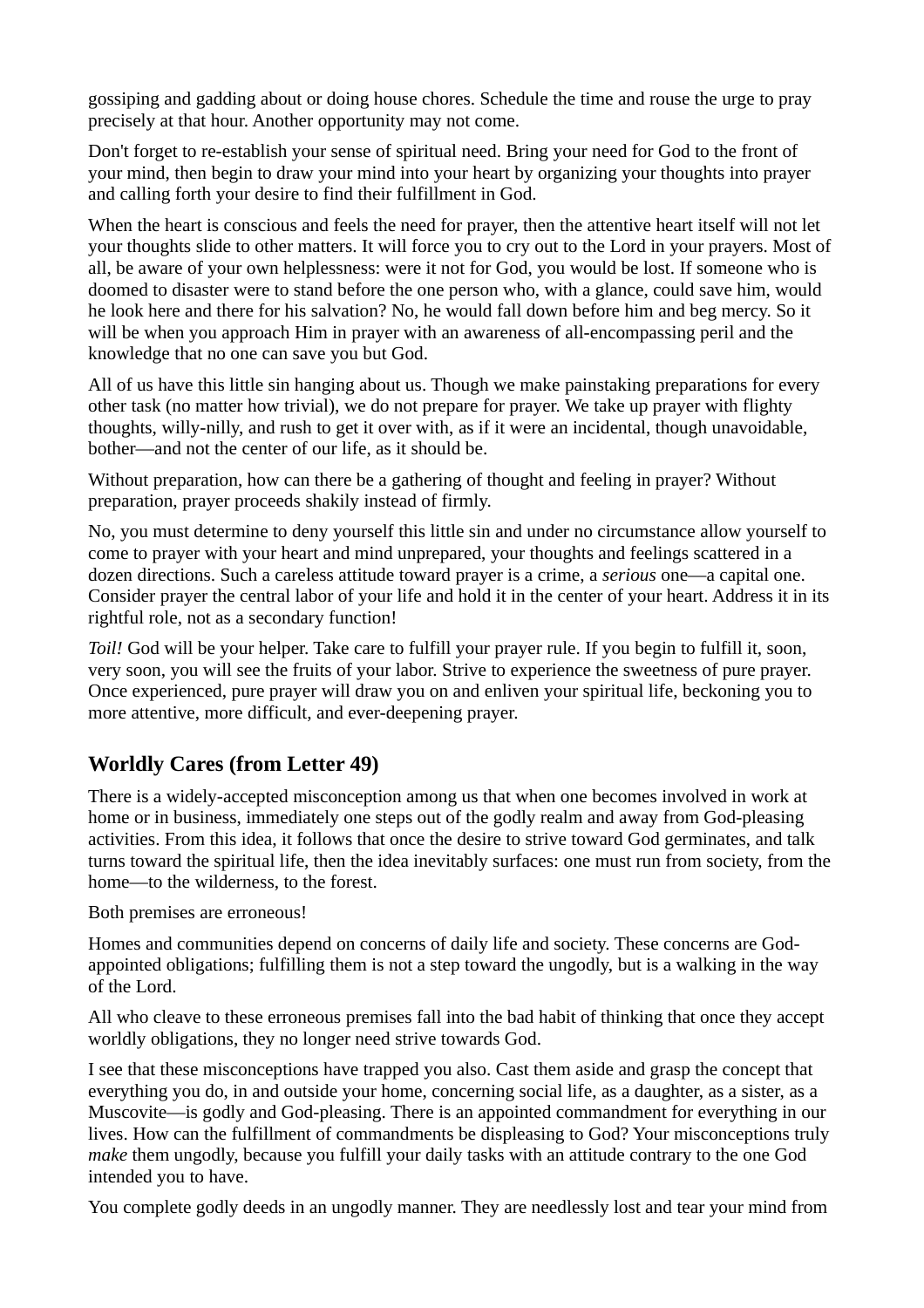God. Correct this and, from now on, approach daily matters with the knowledge that to fulfill them is a commandment. Administer them as administering God's law.

Once you adjust yourself to this outlook, no worldly duty will distract you from God. Instead, it will bring you close to Him. We are all servants of our God. God has assigned to each his place and responsibilities, and He watches to see how each approaches his assignment. He is everywhere. And He watches over you. Keep this in mind and do each deed as if it were assigned to you directly by God, no matter what it is.

Do your housework in this manner: When someone comes to visit, keep in mind that God has sent you this visitor, and is watching. When you have to leave your house, keep in mind that God has sent you out on an errand, and is watching. Will you complete it as He wishes?

By orienting yourself to God at all times, your chores at home and responsibilities outside the house will not distract your attention from God, but, on the contrary, will keep you intent on completing all tasks in a God-pleasing manner. All will be performed with the fear of God, and this fear will keep your attention on God unswervingly.

To determine which duties inside and outside the family are God-pleasing, take the books in which these matters are discussed as your guides. Be careful to distinguish between concerns prompted by frivolity, passions, flattery and worldliness, from those that are correct, appropriate and honorable.

Of course, having expressed the firm determination to live in a God-pleasing manner, you will need no prompting to discriminate between godly tasks and ungodly ones.

#### **Nurturing the Desire for God (from Letter 51)**

Do you wish to enter Paradise more quickly? This is what you must do: When you pray, do not complete your prayer before arousing in your heart some feeling toward God—reverence, loyalty, thanksgiving, exaltation, humility, contrition, or assurance and hope in God...

#### **Carelessness and Presumption in Prayer (from Letter 71)**

Well, where has your prayer vanished? It seems to have started off quite well, and you had already experienced its grace-filled actions in your heart. I will tell you where it has gone. Having prayed once or twice with warmth and in earnest, and having experienced such immediate help through prayer at the shrine of St. Sergius, you thought your prayer was forever established, and that there was no need to maintain it. You thought it would flow by itself. Expecting prayer to continue on its own, you began to rush and carelessly left your thoughts to wander unchecked. From this, your attention scattered, thought went in all directions, and your prayer was no longer true. Once, twice in such a careless manner, and prayer disappeared. Begin anew to establish prayer and plead with the Lord to help you.

#### **Haste in Prayer (from the same Letter)**

I presume that you negligently rushed to complete your prayer rule, just to get by. Make it a rule, from now on, never to pray negligently. Nothing is more offensive to God than this. It is better to leave out part of your prayer rule and to complete the remainder reverently and with fear of God, than to do the whole prayer rule, and do it negligently. It is even better to read but one prayer, or fall on your knees and pray in your own words, than to pray negligently. If you pray carelessly, there will be no fruit.

Give yourself a thorough reprimand for such carelessness. Let this be clear to you: No one who prays earnestly and with attention ends prayer without feeling the effect of prayer. Oh, of what a blessing we deprive ourselves by allowing negligence in prayer!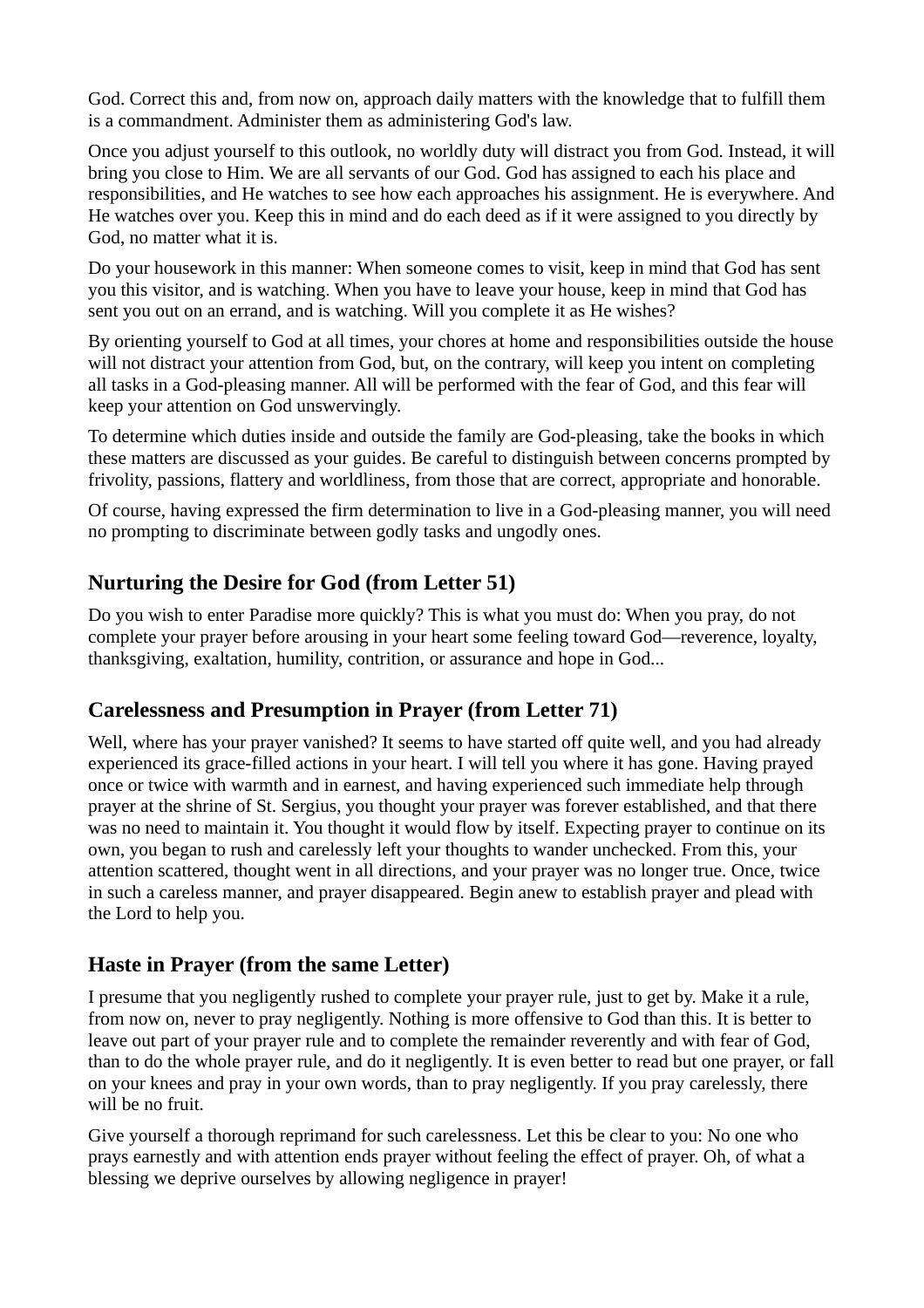#### **A Fixed Time for Prayer (from the same Letter)**

Why does haste in prayer occur? It is incomprehensible. We spend hours involved in other things, and they seem like minutes; but just begin to pray, and it seems we have stood for a long time. And then we feel we must hurry to finish as soon as possible. No benefit is reaped by praying in this way. What should one do?

To avoid such self-deception, some do this: Set a definite length of time for prayer—a quarter of an hour, a half, or a whole hour (whatever is convenient), and regulate your vigil so that the clock striking on the half hour or the hour signals the end of prayers. Then when you begin prayers, do not concern yourself with the number of prayers read, but only lift your heart and mind to the Lord in prayer, and continue in a worthy manner for the time set aside. Others determine how many prayers can be done on the prayer rope in a given time and proceed in a calm and unhurried way to count them on the prayer rope. They stand with their minds before the Lord, or converse with Him in their own words, or recite some prayer, and this is how they reverently venerate His unending glory.

Such people so accustom themselves to praying, that the minutes at prayer are filled with sweetness. And it is rare that they remain just for the appointed time; they double and even triple it. Choose one of these methods for yourself and hold to it earnestly. You and I cannot go without definite rules. For those who can pray fervently, no rules are necessary.

I have already written to you about memorizing prayers, and reciting them from memory at prayer time without taking the prayer book in hand. How wonderful this is! Having begun to pray, recite a memorized prayer or psalm and ponder every word, not only in your mind, but in your heart. If your own prayer begins to grow from a word in the psalm or prayer, don't cut it off, let it flow. Do not worry about reading this many or that many prayers, but stand at prayer for an appointed length of time, regulated either by the prayer rope or the clock. Haste in prayers is useless. Perhaps you may read only a single prayer or one psalm during the entire time. There was one person who was able to recite only the Lord's Prayer during his regular prayer time; each word transformed itself into a whole prayer. Another person, having been told about this acceptable manner of praying, revealed that he had stood all through Matins reciting Psalm 50, "Have mercy on me, O God, according to Thy great mercy"—and ran out of time before he could finish.

#### **Prayer: the Root of All Things (from the same Letter)**

Accustom yourself to pray this way and, God grant, soon you will nurture true prayer in yourself. Then there will be no need for rules. Labor, or nothing will come of you. If there is no success in prayer, then there will be no success in anything. It is the root of everything.

#### **The Need for Prayer (Letter 79)**

All is from God. To Him we must flee. And you write that you don't pray.

Smart-aleck! Have you joined the ranks of the infidels, or what? How is it possible that you don't pray? Don't just read the appointed prayers; speak in your own words and tell Him what is in your heart; ask for help! "See, Lord, what troubles me?...this and this... I can't straighten myself out. Help, All-Merciful One!" Mention every little thing and plead for everything's appropriate cure. This will be true prayer. You may always pray your own prayers, as long as there is no backsliding into sloth.

#### **From Various Letters**

One should not always toil at spiritual things. You should have some simple handiwork to do. But take it up only when the soul is tired, and cannot read or think or even pray to God (Letter 33).